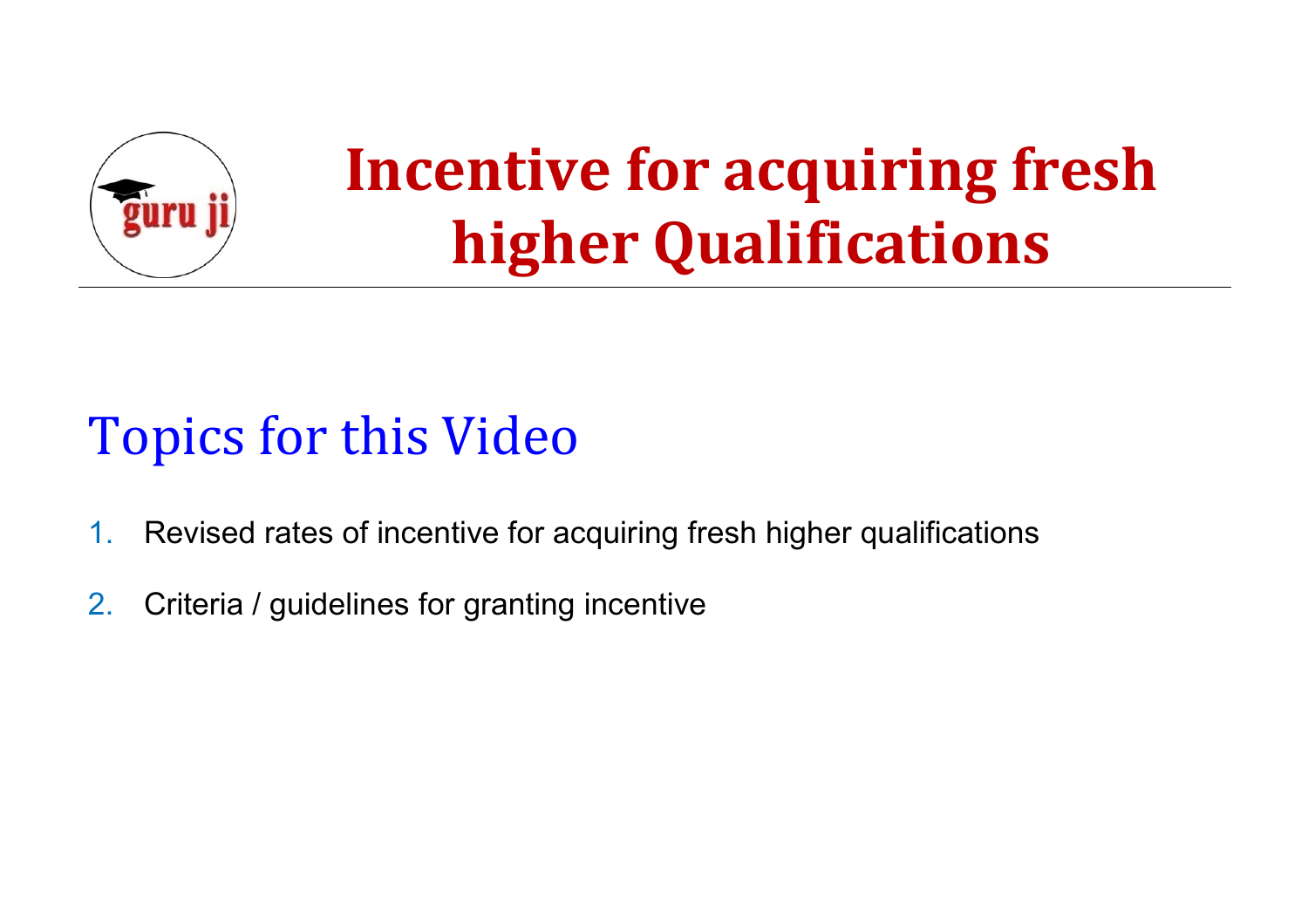No. 1/5/2017-Estt (Pay-I) Government of India Ministry of Personnel, Public Grievances & Pensions (Department of Personnel & Training)

#### **OFFICE MEMORANDUM**

*North Block, New Delhi*

*Dated the 15th March, 2019*

Subject: Incentive for acquiring fresh higher qualifications, in the 7th CPC Scenario - reg.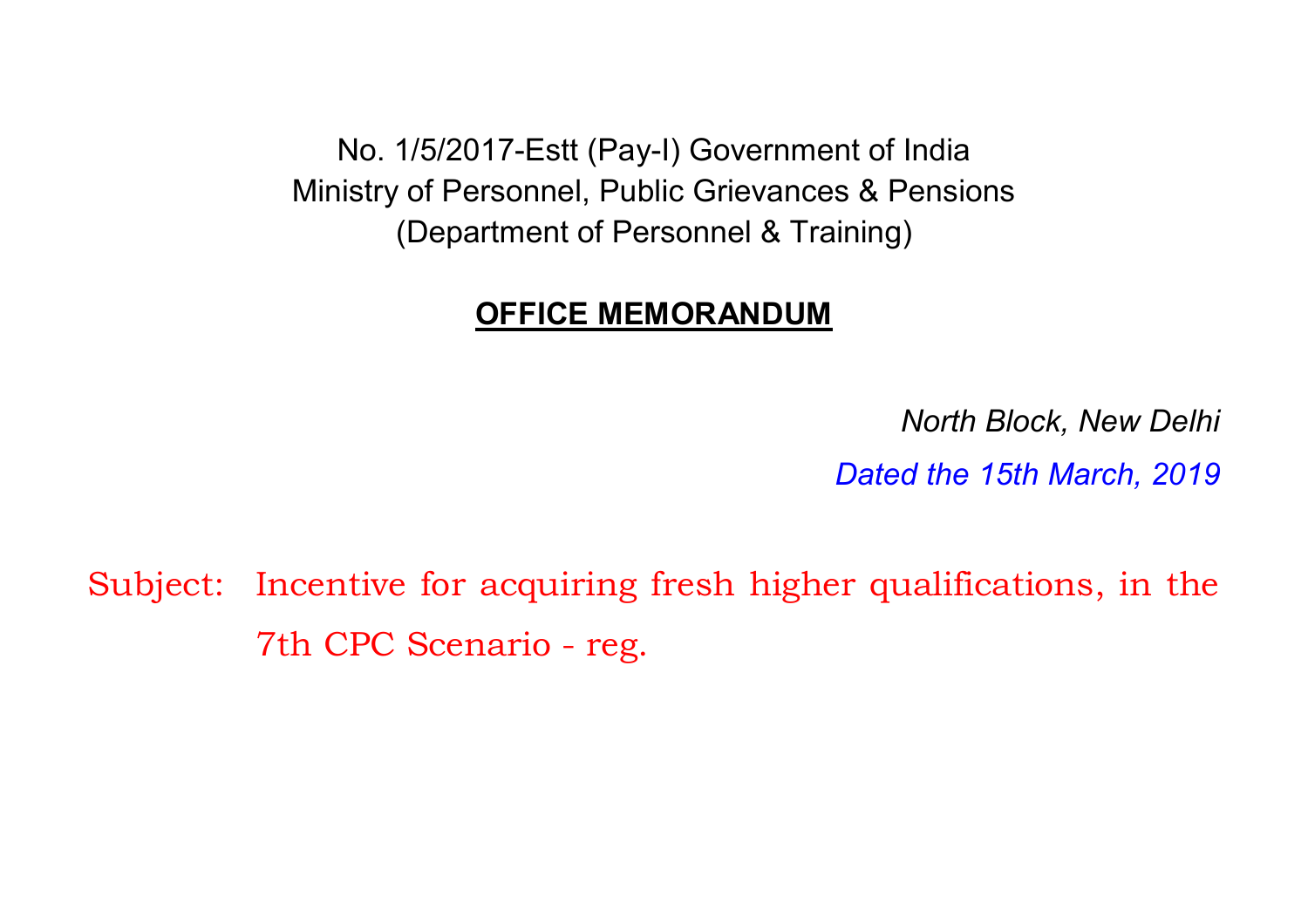#### Pre-revised rates:

Central Government Servants acquiring fresh higher qualifications after coming into service are granted incentive in the form of one-time lump-sum amount ranging from Rs. 2000/- to Rs. 10,000/-, as provided in this Department's OM No. 1/2/89-Estt.(Pay-I) dated 09.04.1999 and other related OMs.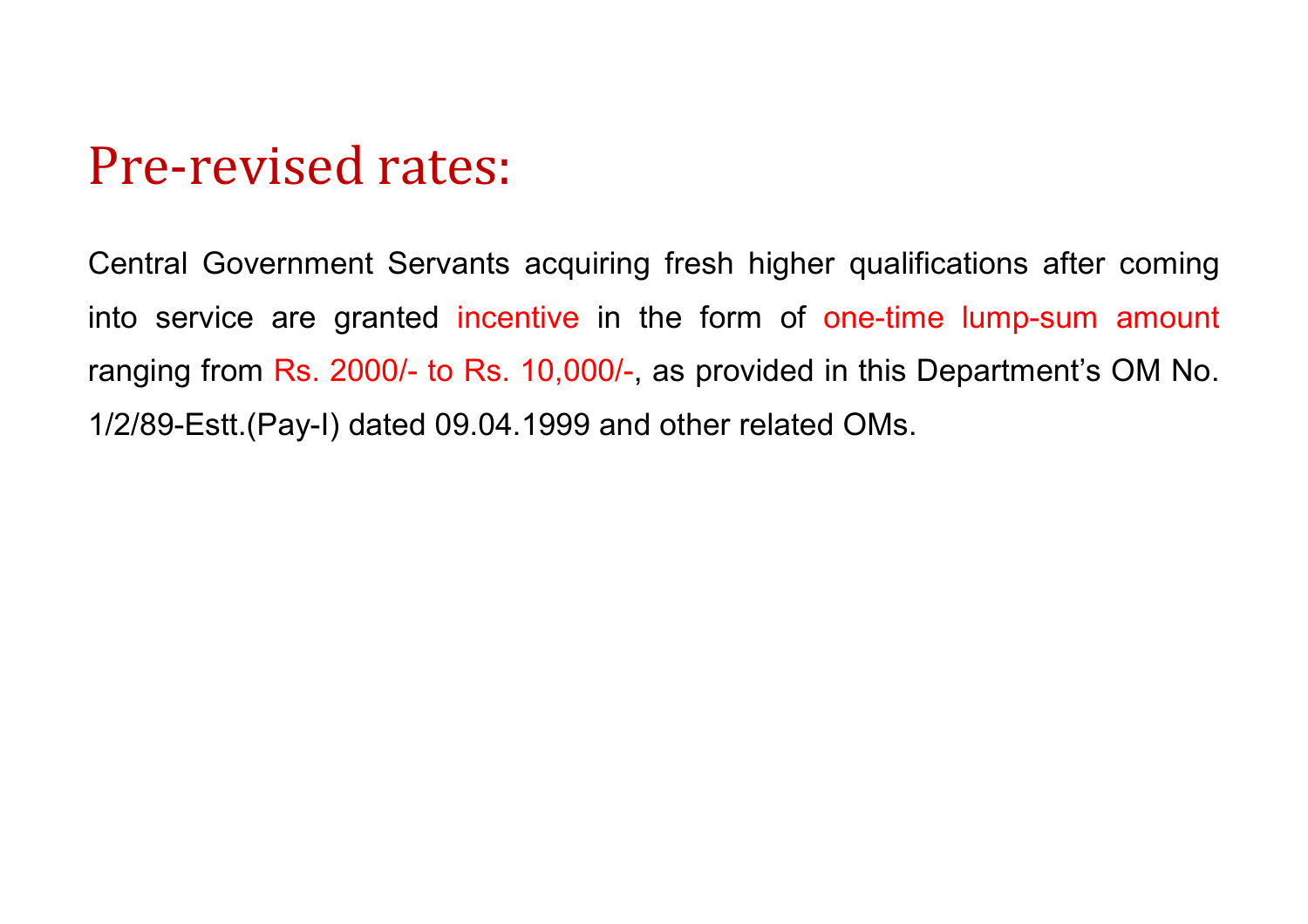#### Revised rates:

1. The President is pleased to decide that in supersession of all the existing orders/OMs/instructions/guidelines on the subject of granting incentive for acquiring fresh higher qualifications, the following one-time lump-sum rates as incentive for acquiring fresh higher qualification by a Government employee shall be permissible for courses in fields that are directly relevant to the employee's job: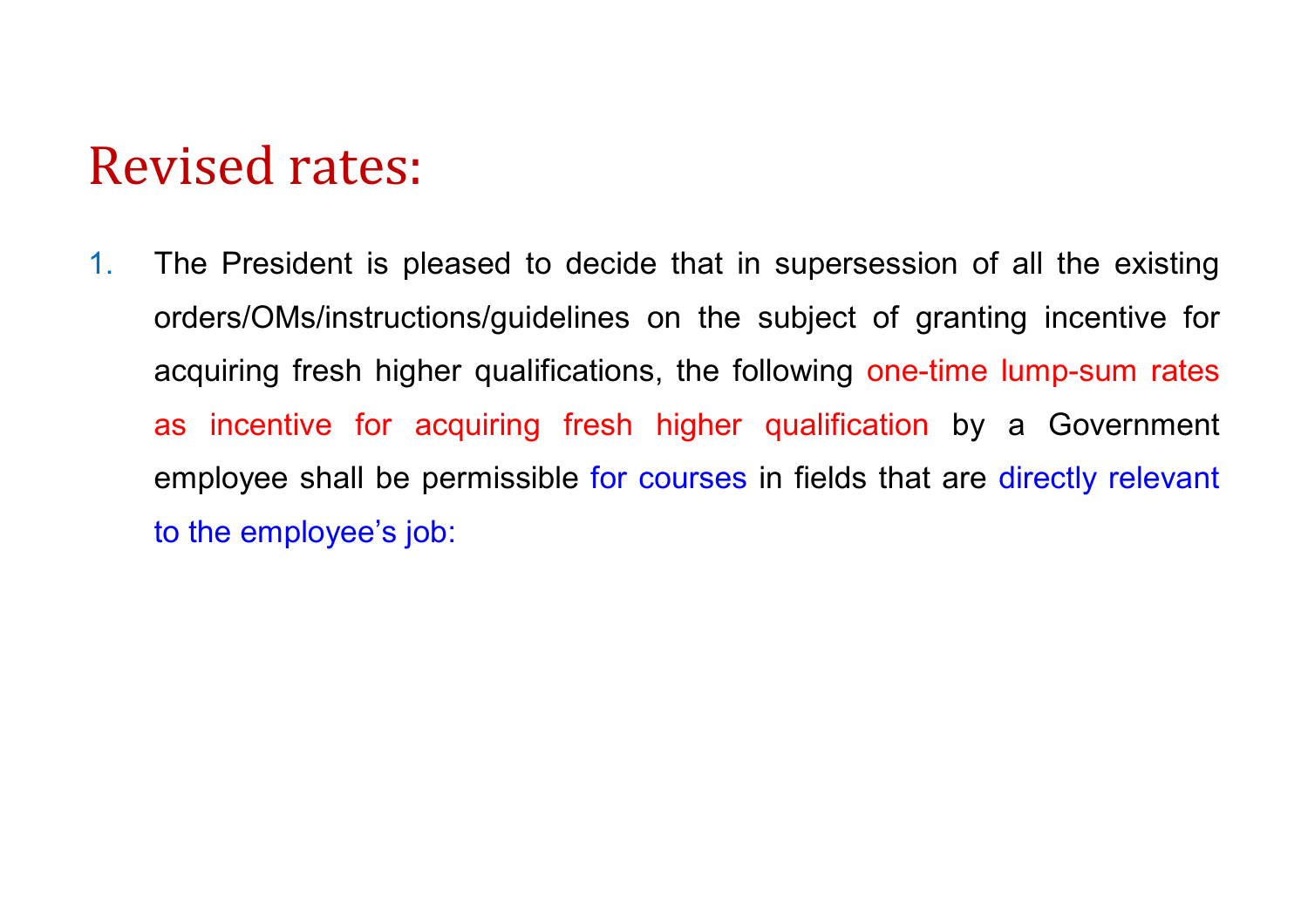|    | SI. No. Qualification                                               | <b>Amount (Rs.)</b> |
|----|---------------------------------------------------------------------|---------------------|
| 1. | Ph.D. or equivalent.                                                | 30,000              |
| 2. | PG Degree/Diploma of duration more than one year, or<br>equivalent. | 25,000              |
| 3. | PG Degree/Diploma of duration one year or less, or<br>equivalent.   | 20,000              |
| 4. | Degree/Diploma of duration more than three years, or<br>equivalent. | 15,000              |
| 5. | Degree/Diploma of duration three years or less, or<br>equivalent.   | 10,000              |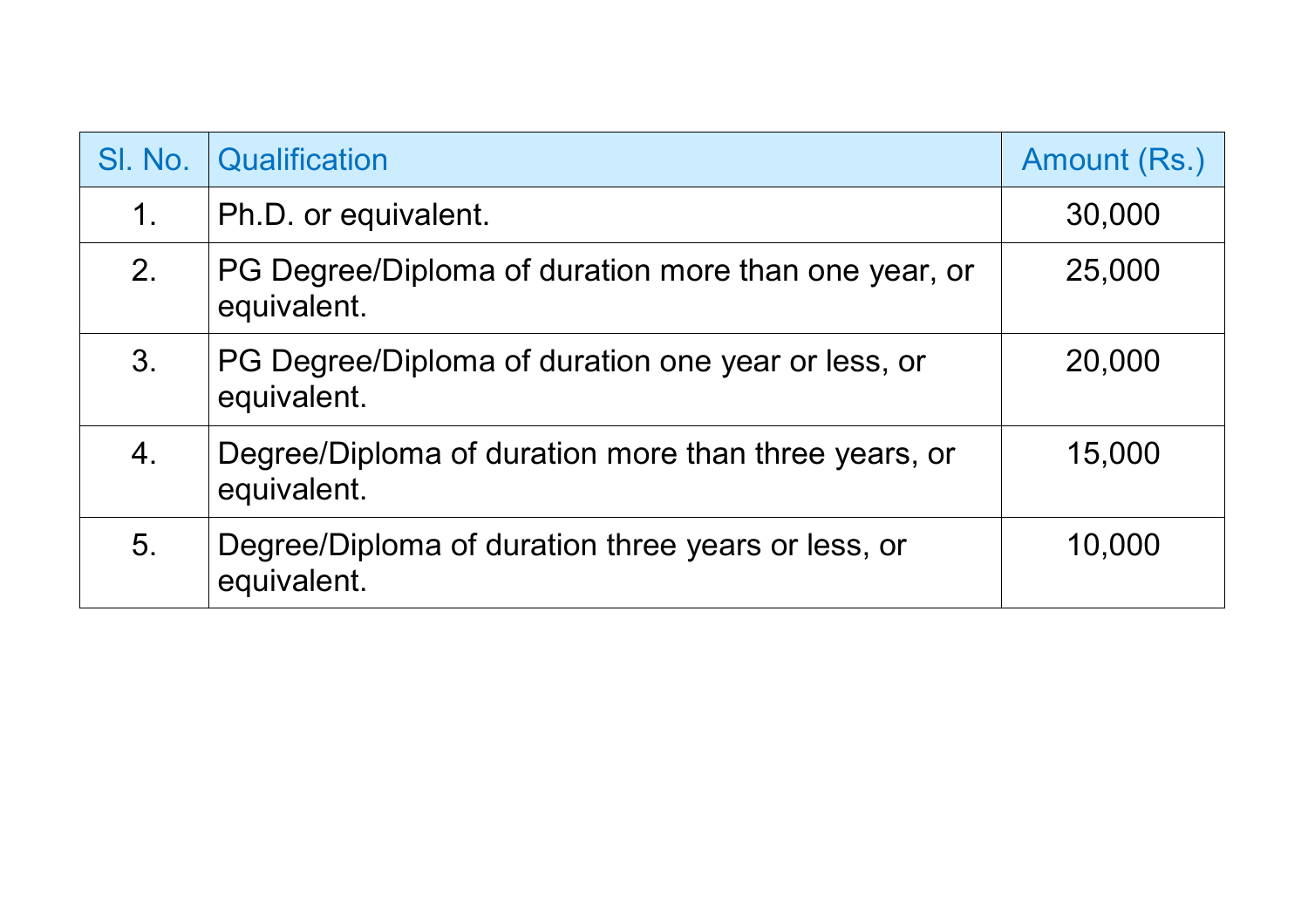#### Courses not covered in point 5:

6. Professional courses directly relevant to the functional requirement of the Organization / Ministry / Department but not covered by any one of the categories mentioned in para 5 above, shall be notified specifically under SI. No. 4 or 5 of para 5 above, by the concerned Ministry/Department in consultation with their respective IFD.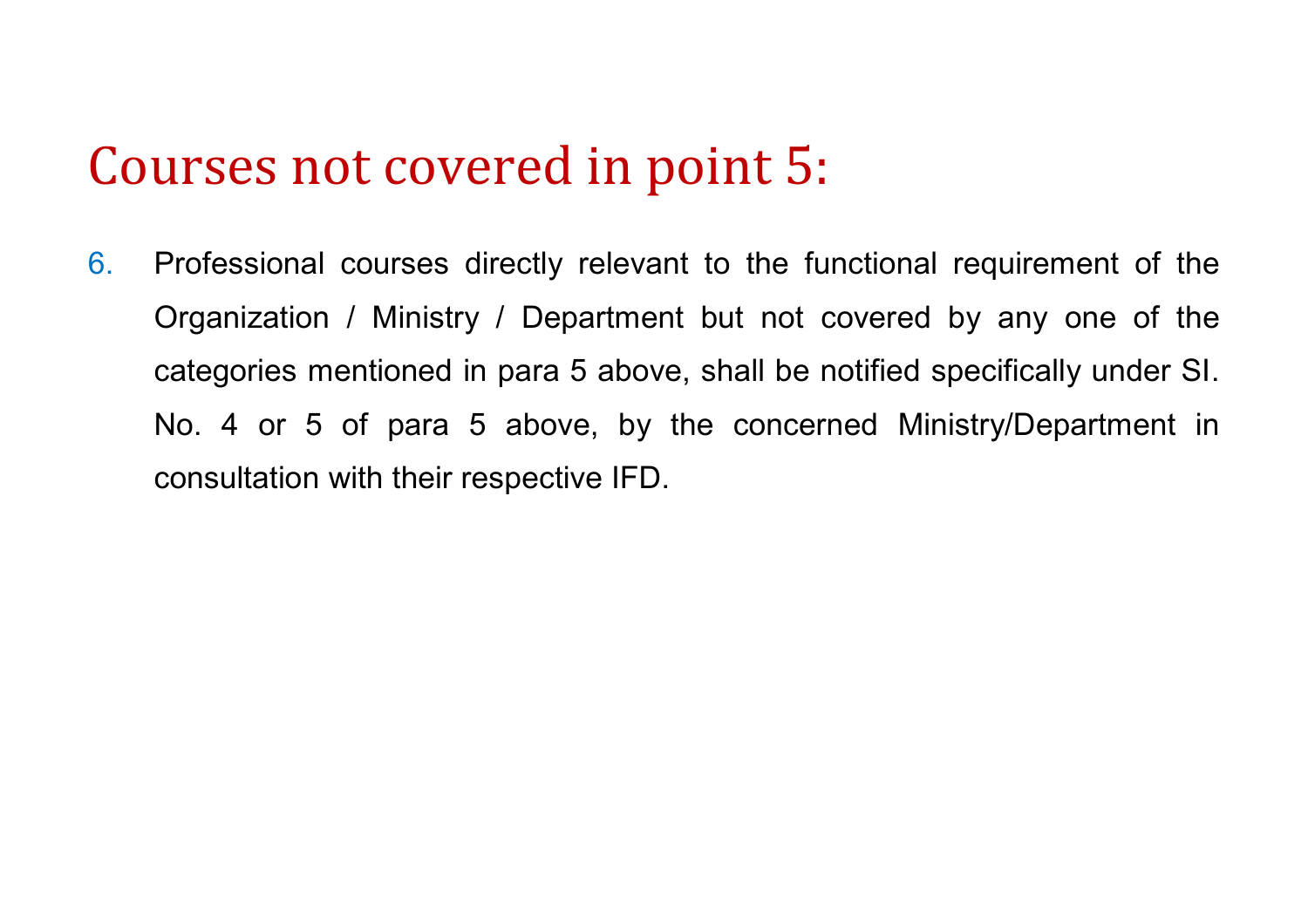### Selection of Courses:

7. Ministries / Departments are free to choose courses on their own. However, the grant of incentive in respect of above qualifications will be subject to the fulfillment of the criteria laid down in para 8 below.

The grant of incentive for the qualifications listed above shall be considered by the administrative authorities in consultation with their IFD and necessary orders shall be issued after ensuring that the criteria laid down in para 8 below are fulfilled.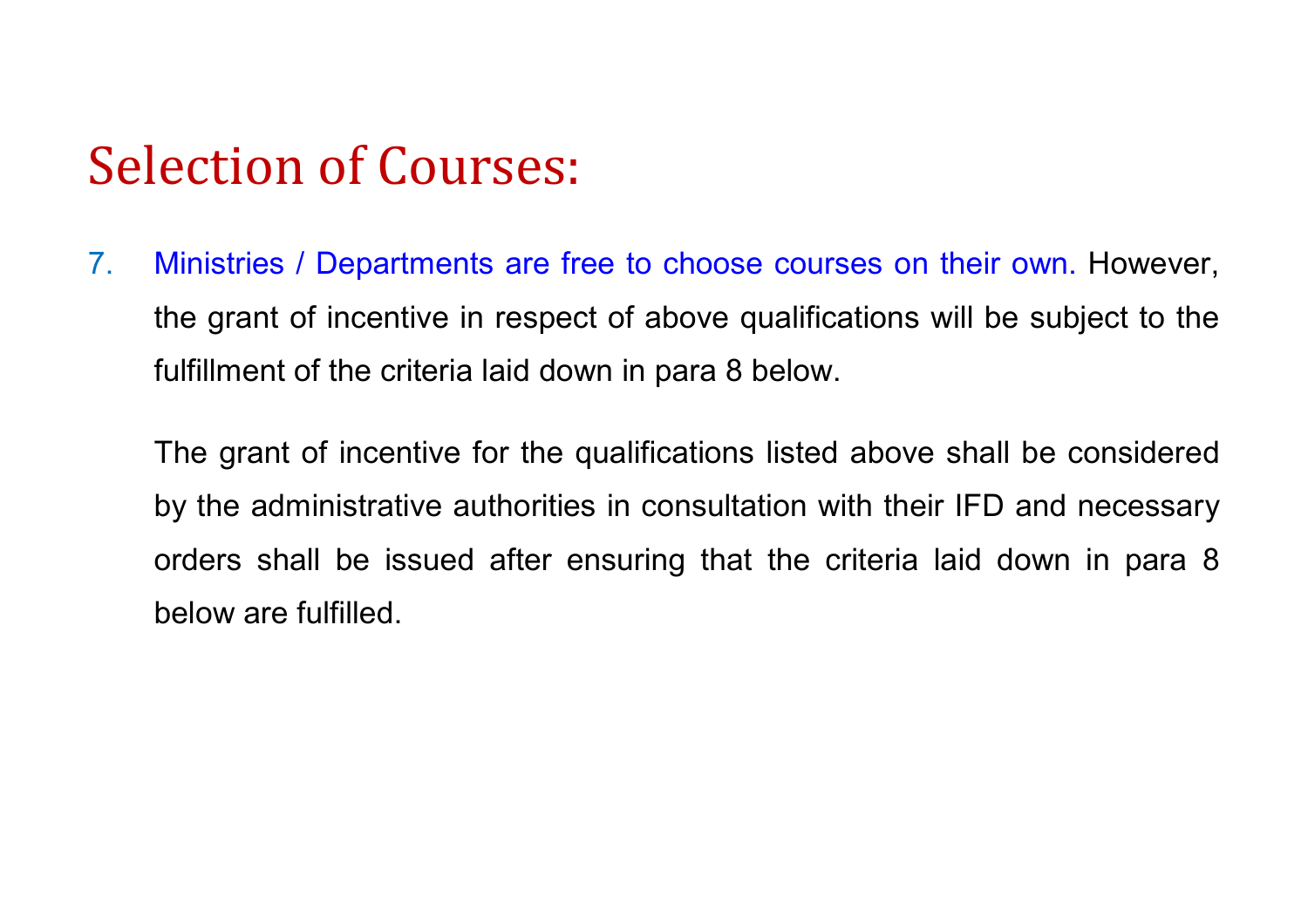#### Criteria for granting incentive:

8. Criteria/guidelines for granting incentive for acquiring fresh higher qualifications, in the 7th CPC Scenario, are as under:

8.1 The incentive will not be available for the qualifications which are laid down as essential or desirable qualifications in the recruitment rules for the post.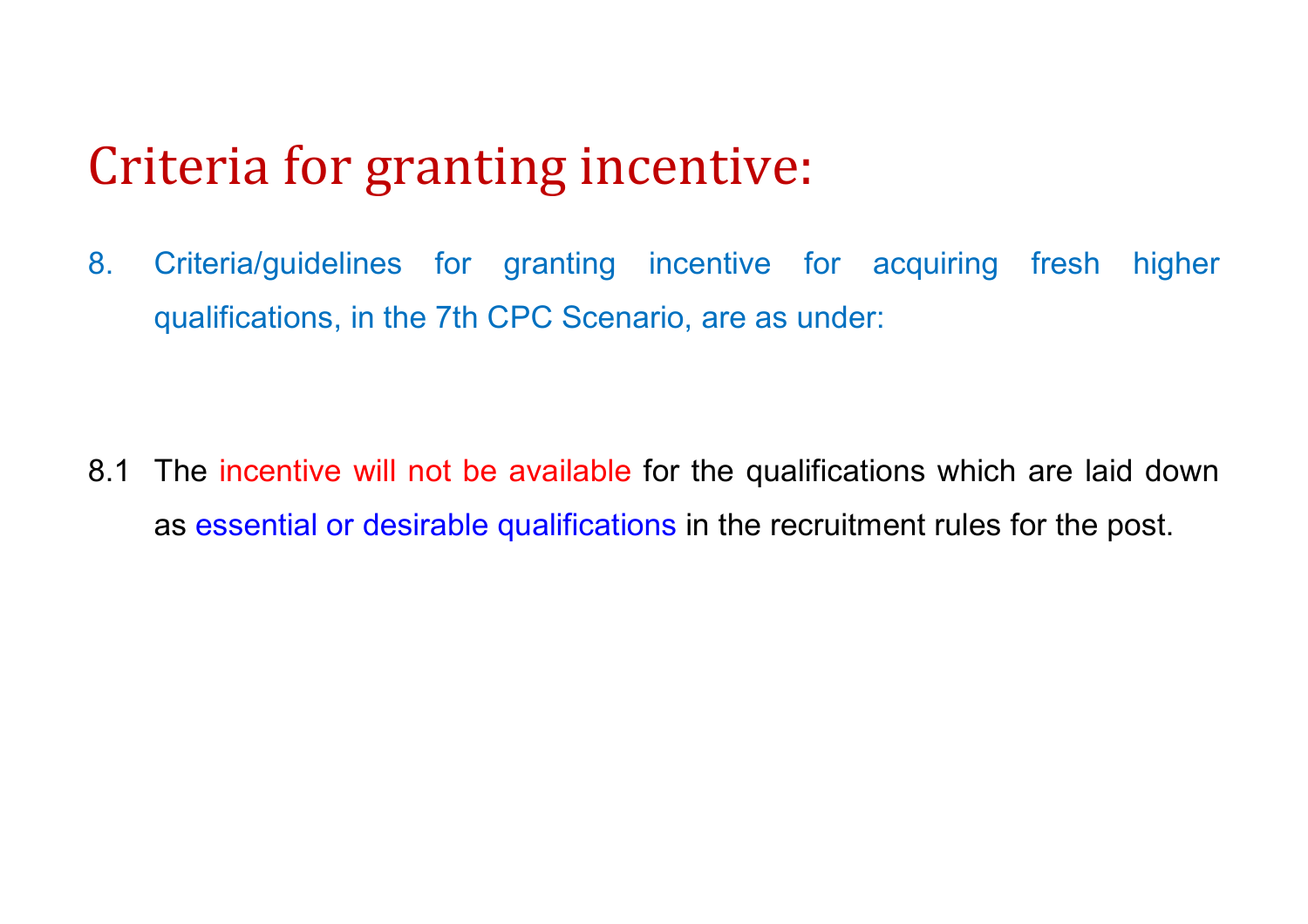8.2 No incentive shall be allowed for acquiring higher qualification purely on academic or literary subjects.

The acquisition of the qualification should be directly related to the functions of the post held by him/her, or to the functions to be performed in the next higher post.

There should be direct nexus between the functions of the post and the qualification acquired and that it should contribute to the efficiency of the government servant.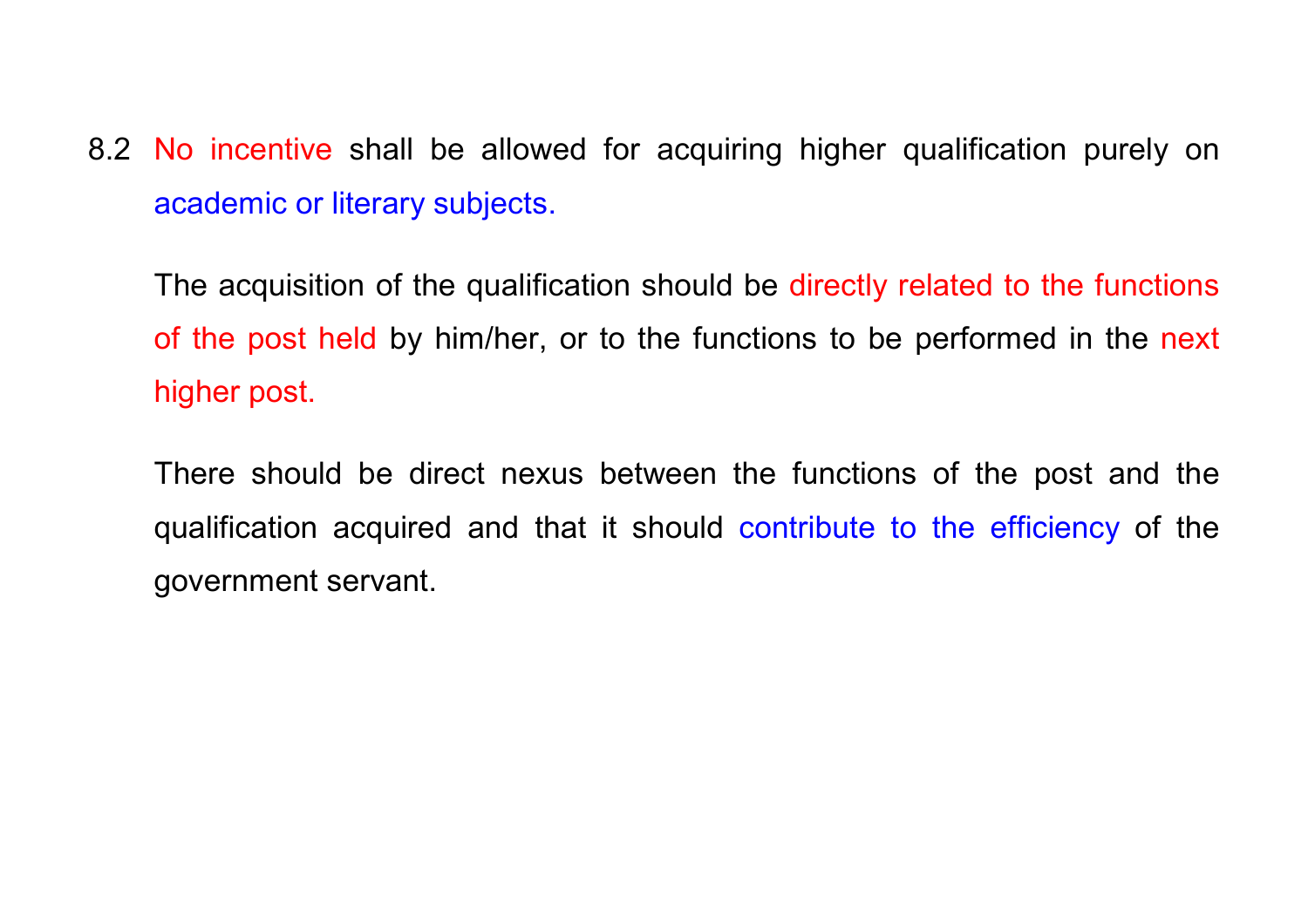8.3 The quantum of incentive will be uniform for all posts, irrespective of their classification or grade or the department.

8.4 The incentive shall not be admissible where the government servant is sponsored by the government or he/she avails study leave for acquiring the qualification.

8.5 The incentive would be given only for higher qualification acquired after induction into service.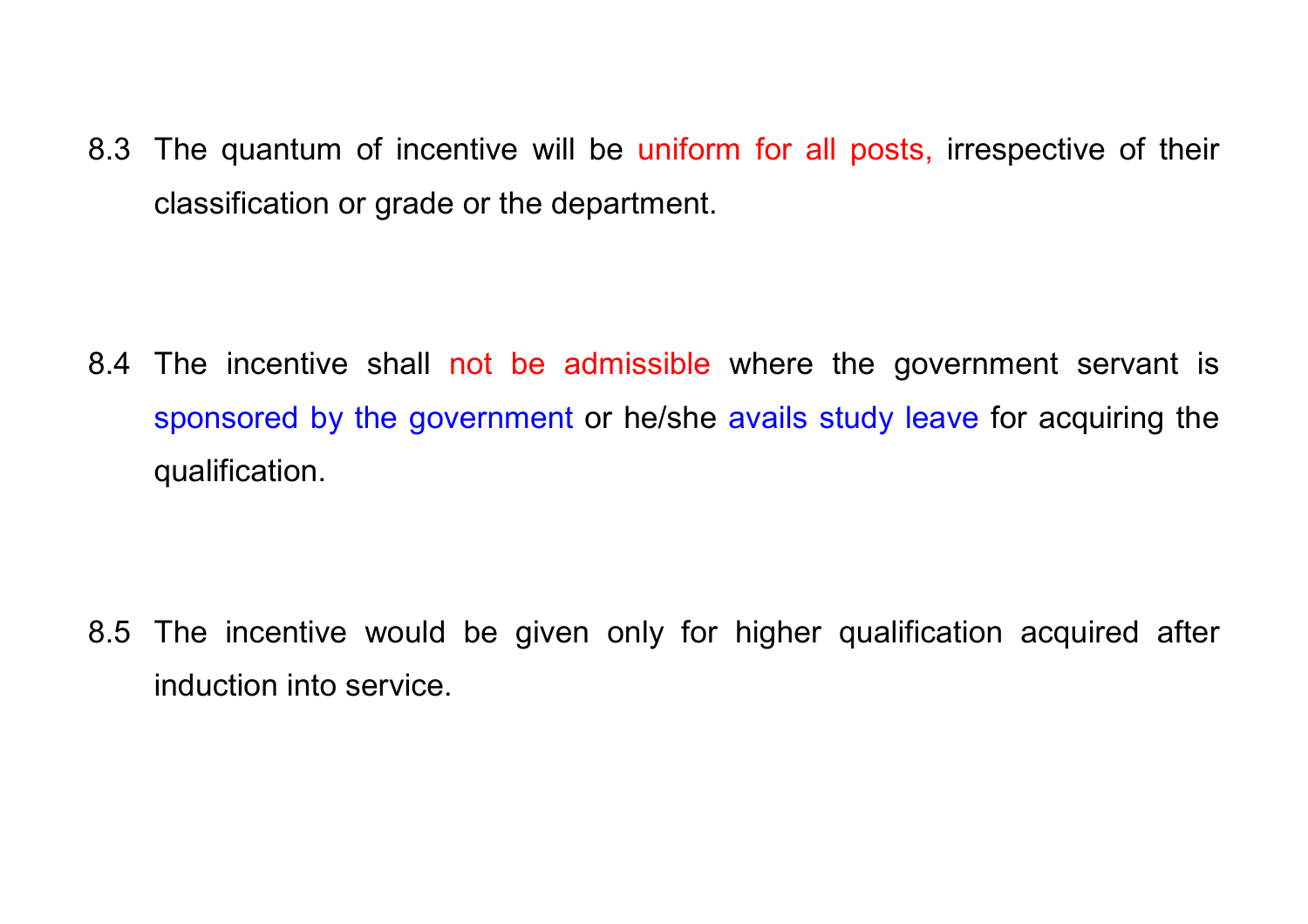8.6 No incentive would be admissible if an appointment is made in relaxation of the educational qualification.

No incentive would be admissible if employee acquires the requisite qualification for such appointment at a later date.

8.7 The qualifications meriting grant of incentive should be recognized by University Grants Commission, respective regulatory bodies like AICTE, Medical Council of India, etc. set up by Central/State Government or recognized by the Government.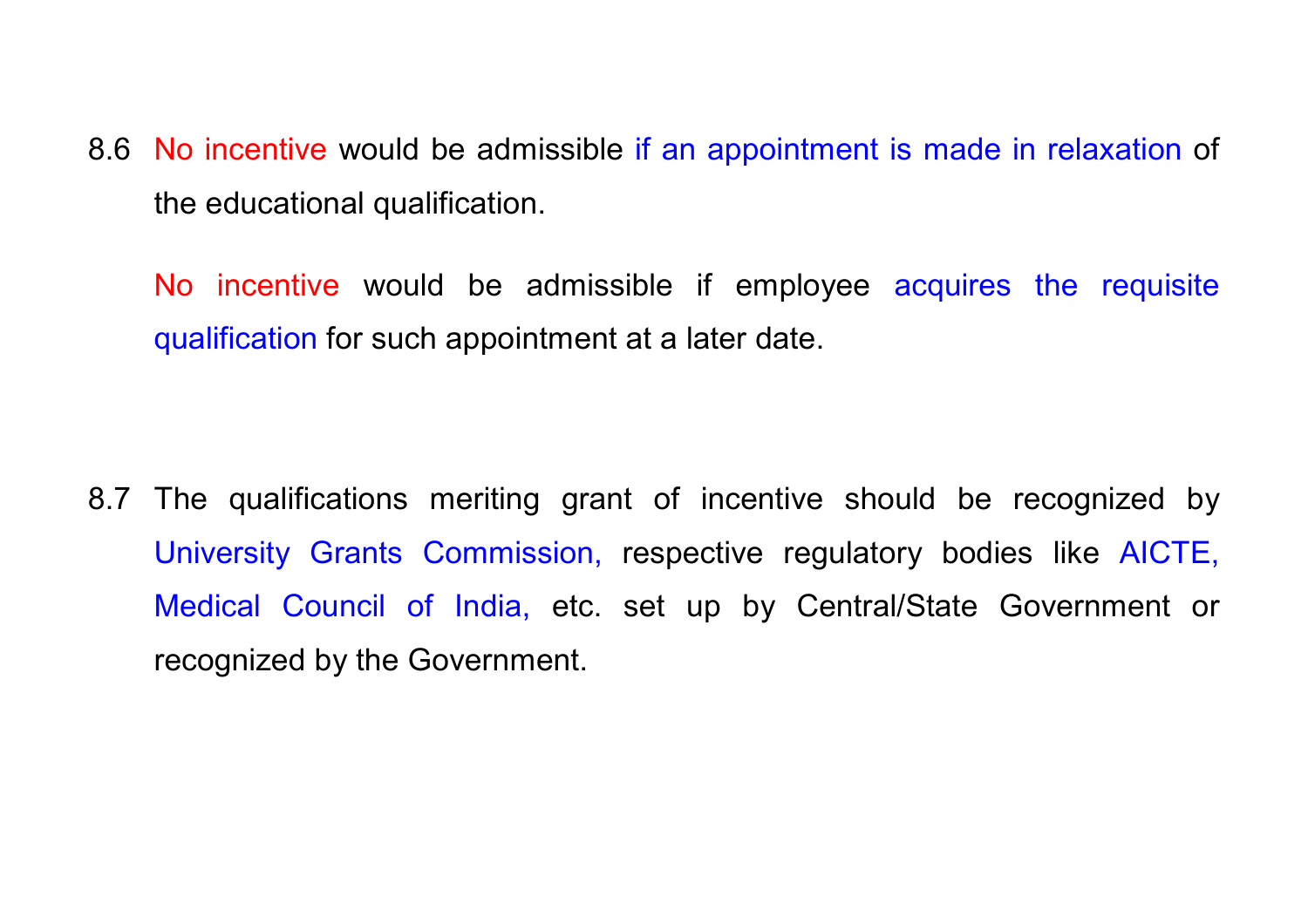8.8 The incentive shall be limited to maximum two times in an employee's career, with a minimum gap of two years between successive grants.

8.9 The Government servant should prefer the claim within six months from the date of acquisition of the higher qualification.